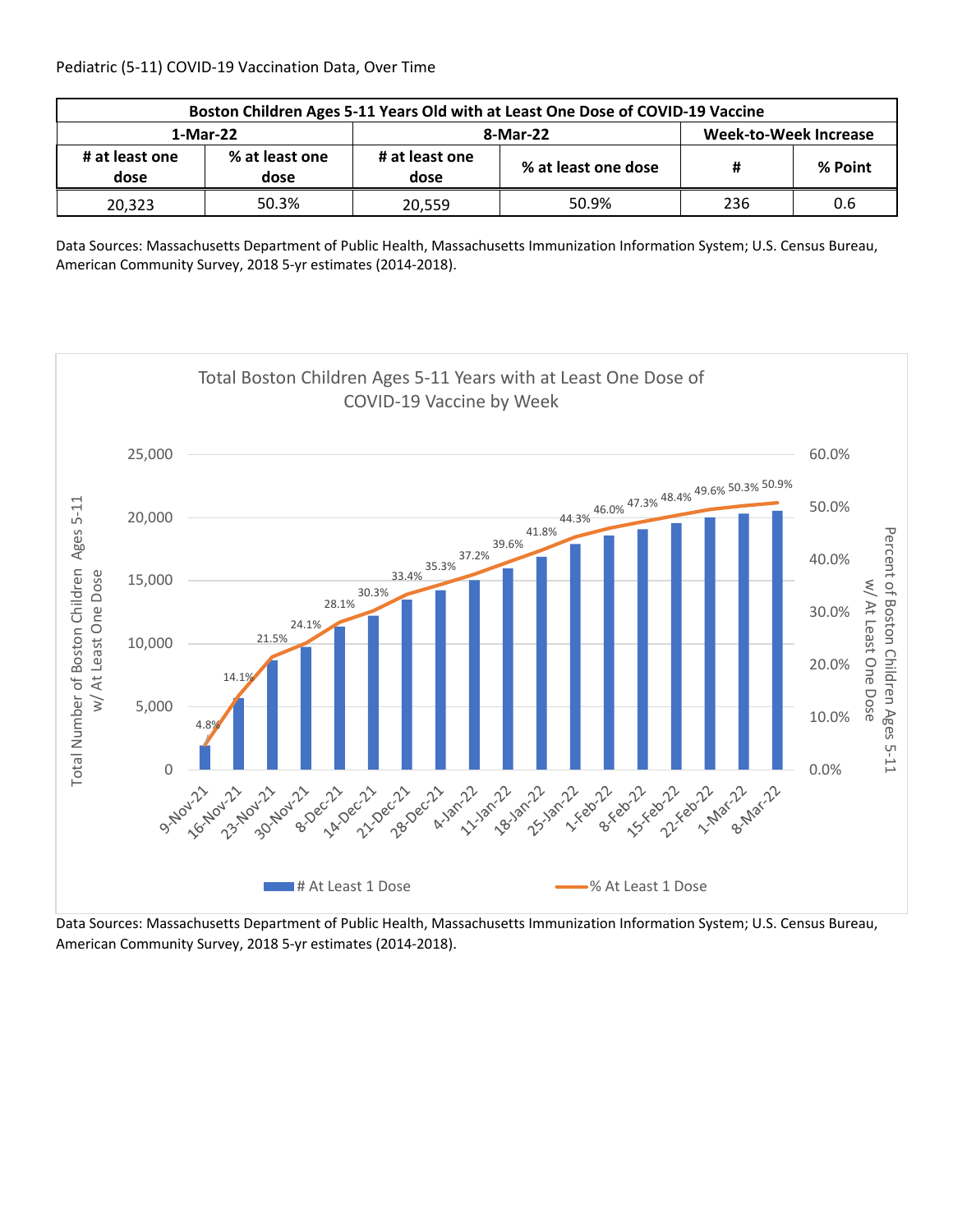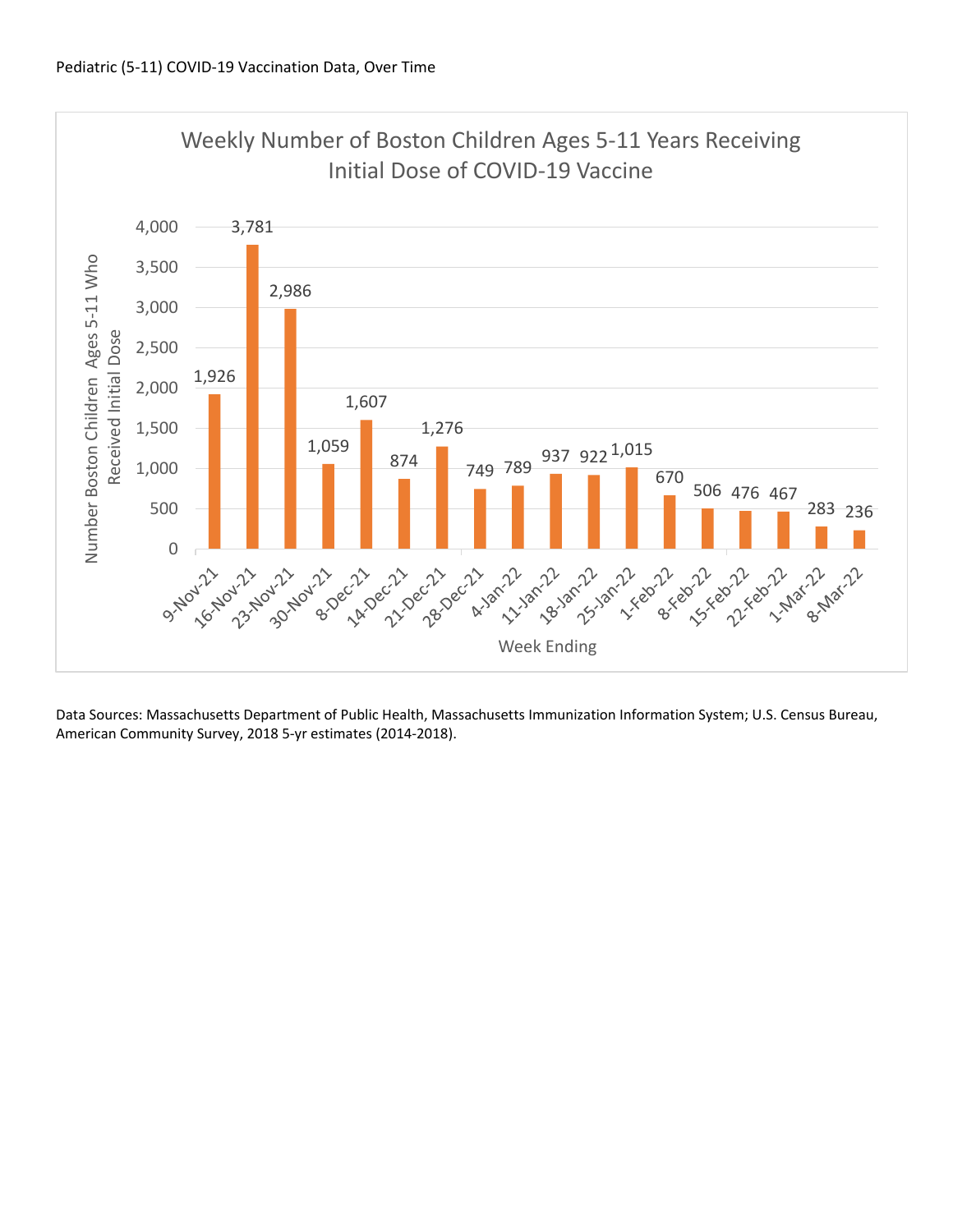| Boston Children Ages 5-11 Years Old who are Fully Vaccinated for the COVID-19 Vaccine |       |                       |                              |     |         |  |
|---------------------------------------------------------------------------------------|-------|-----------------------|------------------------------|-----|---------|--|
| 1-Mar-22                                                                              |       | 8-Mar-22              | <b>Week-to-Week Increase</b> |     |         |  |
| % Fully<br># Fully Vaccinated<br>Vaccinated                                           |       | # Fully<br>Vaccinated | % Fully<br>Vaccinated        | Ħ   | % Point |  |
| 16.118                                                                                | 39.9% | 16.573                | 41.0%                        | 455 | 1.1     |  |

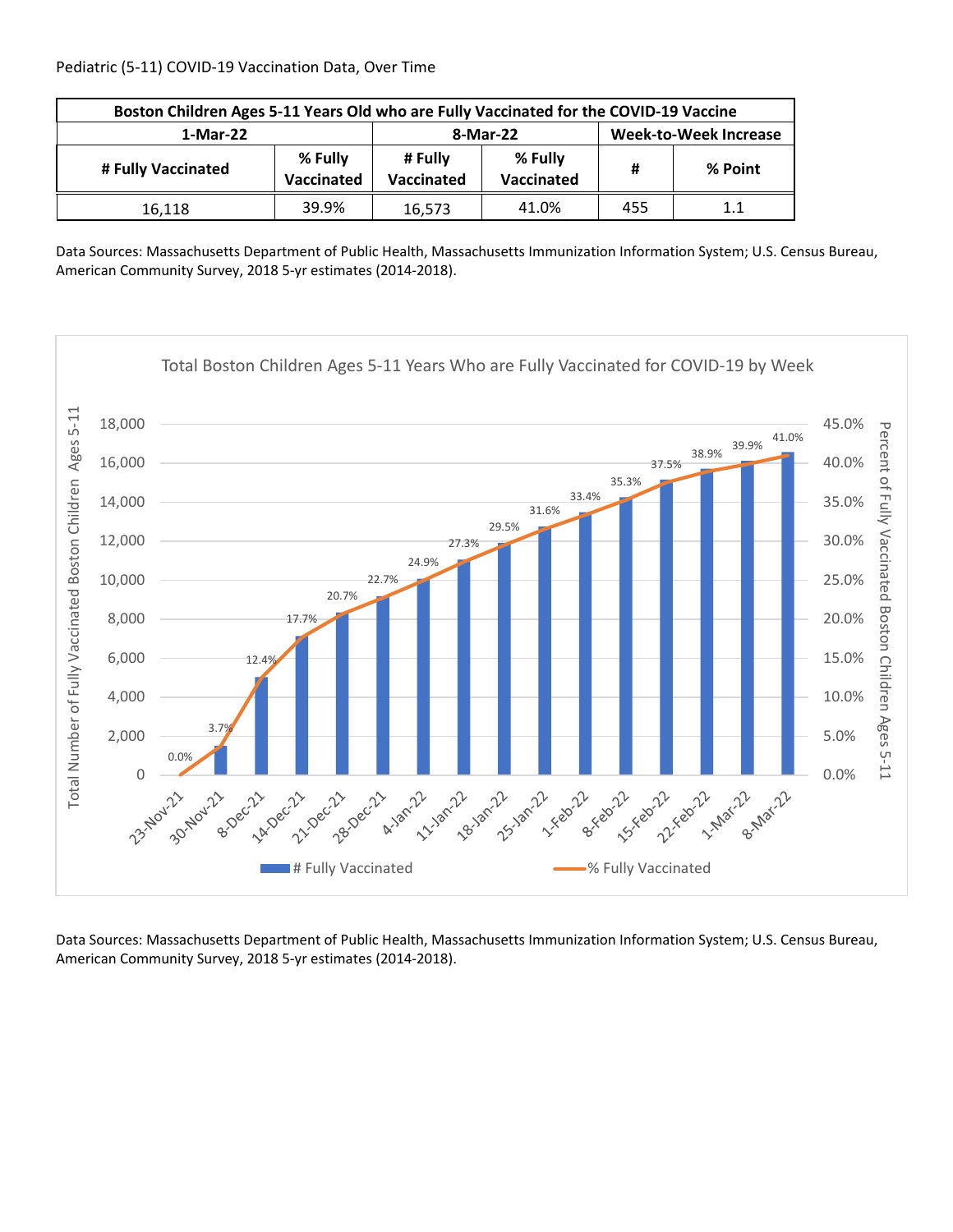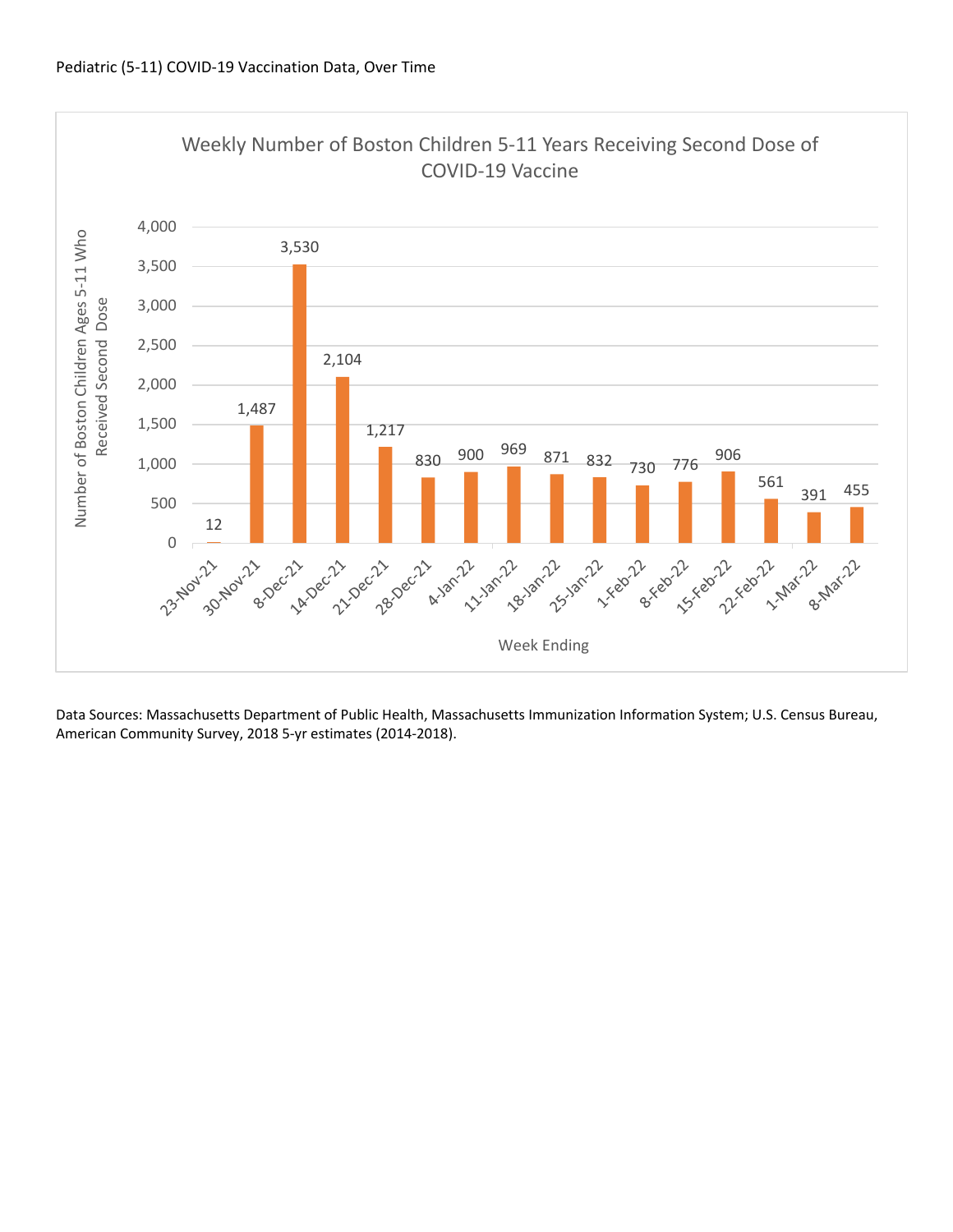

\* Total number of Boston children with at least one dose (5‐11 years old) is 20,559 as of 3/8/2022; population‐based percentages for children of other racial/ethnic groups (n=2,936) are not included in this chart due to unavailable comparable population data.

Asian/PI = Asian, Native Hawaiian, and Pacific Islander.

NOTE: Population estimates for the specified age group of children ages 5‐11 are not available by race/ethnicity. Therefore, the population size of children ages 5‐11 in each racial/ethnic group was approximated as follows: population estimate of children ages 5‐10 + 40% of the population estimate of children ages 10‐14.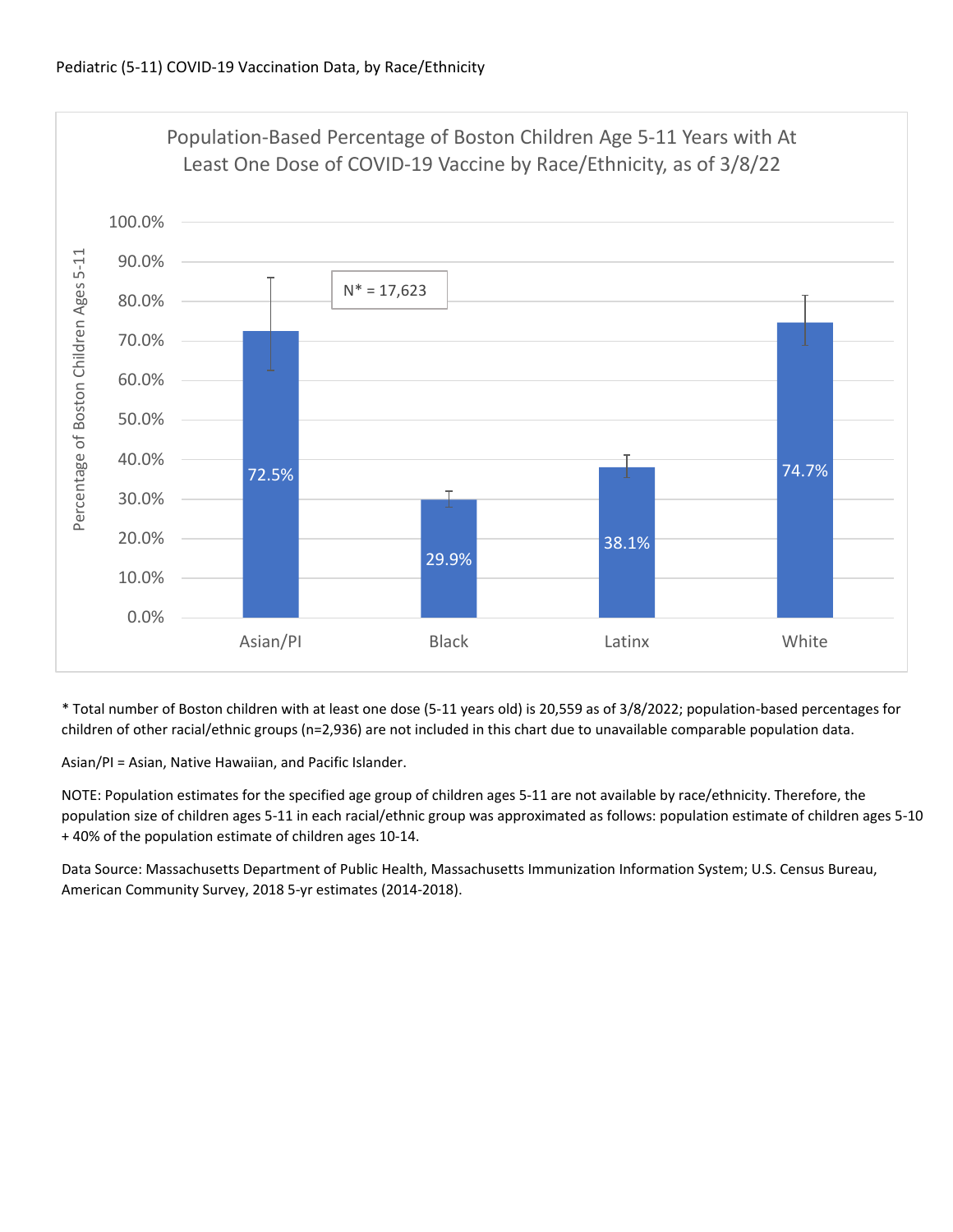

\* Total number of Boston children who are fully vaccinated (5‐11 years old) is 16,573 as of 3/8/2022; population‐based percentages for children of other racial/ethnic groups (n=2,255) are not included in this chart due to unavailable comparable population data.

Asian/PI = Asian, Native Hawaiian, and Pacific Islander.

NOTE: Population estimates for the specified age group of children ages 5‐11 are not available by race/ethnicity. Therefore, the population size of children ages 5‐11 in each racial/ethnic group was approximated as follows: population estimate of children ages 5‐10 + 40% of the population estimate of children ages 10‐14.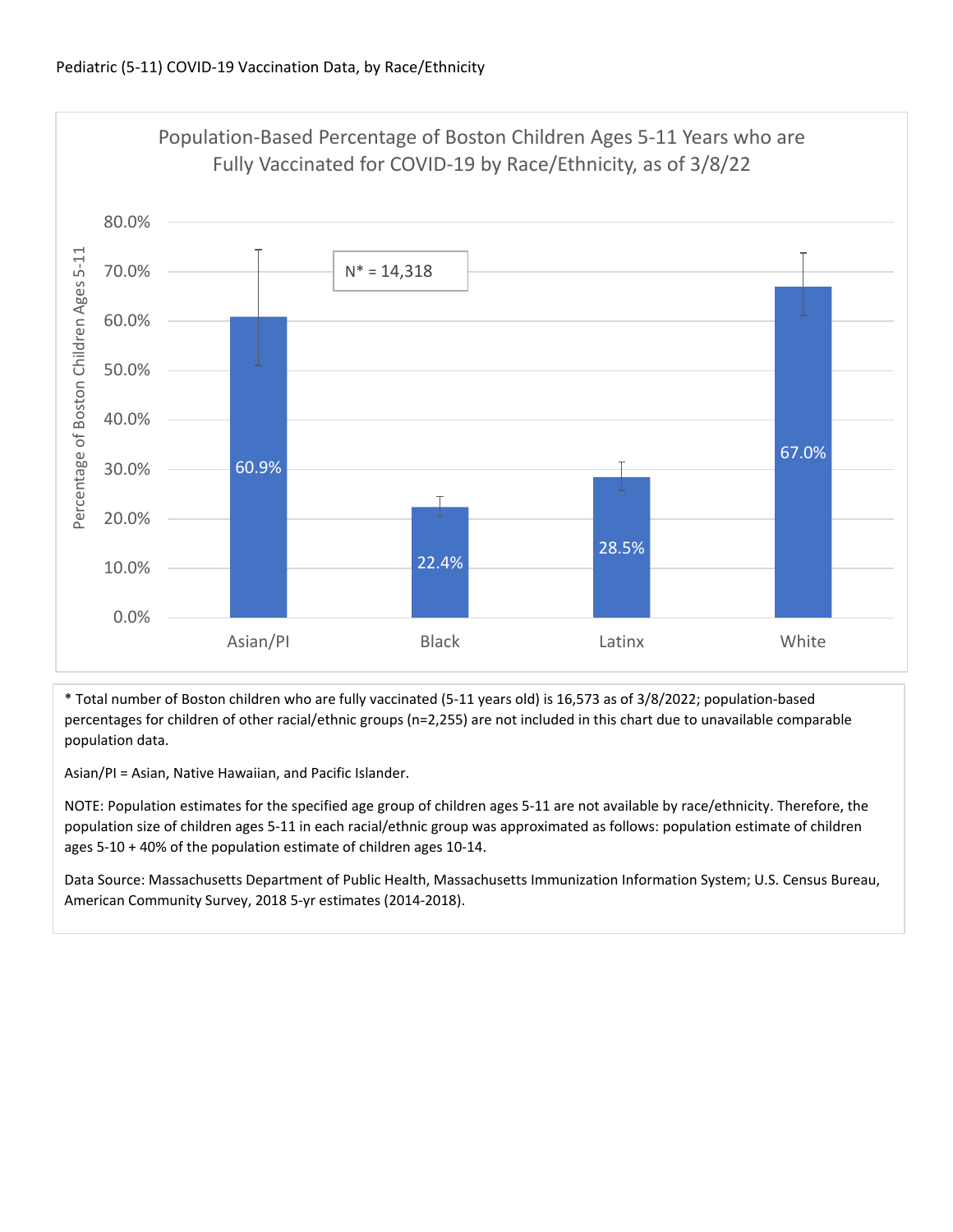| Boston Children Ages 5-11 Years with At Least One Dose of COVID-19 Vaccine by ZIP, as of 3/8/22 |            |       |                 |            |            |            |
|-------------------------------------------------------------------------------------------------|------------|-------|-----------------|------------|------------|------------|
|                                                                                                 | <b>ZIP</b> | Pop   | At Least 1 Dose |            |            |            |
| Neighborhood                                                                                    |            |       | Count           | % Estimate | 95% CI (L) | 95% CI (U) |
| BB/BH/DT/NE/WE                                                                                  | 02108      | $**$  | 111             | **         | $**$       | $**$       |
| BB/BH/DT/NE/WE                                                                                  | 02109      | $***$ | 95              | $***$      | $***$      | $***$      |
| BB/BH/DT/NE/WE                                                                                  | 02110      | $***$ | 47              | $**$       | $**$       | $***$      |
| South End                                                                                       | 02111      | 424   | 352             | 83.0%      | 59.0%      | 100.0%     |
| BB/BH/DT/NE/WE                                                                                  | 02113      | 159   | 68              | 42.8%      | 30.3%      | 72.8%      |
| BB/BH/DT/NE/WE                                                                                  | 02114      | 341   | 278             | 81.5%      | 53.3%      | 100.0%     |
| Fenway                                                                                          | 02115      | 707   | 275             | 38.9%      | 28.5%      | 61.1%      |
| BB/BH/DT/NE/WE                                                                                  | 02116      | 502   | 548             | 99.9%      | 83.2%      | 100.0%     |
| South End                                                                                       | 02118      | 1,573 | 826             | 52.5%      | 42.2%      | 69.5%      |
| Roxbury                                                                                         | 02119      | 2,550 | 1,104           | 43.3%      | 36.8%      | 52.5%      |
| Roxbury                                                                                         | 02120      | 762   | 287             | 37.7%      | 29.2%      | 53.1%      |
| Dorchester 21-25                                                                                | 02121      | 3,563 | 1,091           | 30.6%      | 26.9%      | 35.6%      |
| Dorchester 22-24                                                                                | 02122      | 1792  | 891             | 49.7%      | 40.7%      | 64.0%      |
| Dorchester 22-24                                                                                | 02124      | 4778  | 1,867           | 39.1%      | 34.3%      | 45.3%      |
| Dorchester 21-25                                                                                | 02125      | 2192  | 1,022           | 46.6%      | 39.7%      | 56.4%      |
| Mattapan                                                                                        | 02126      | 2591  | 806             | 31.1%      | 26.3%      | 38.1%      |
| South Boston                                                                                    | 02127      | 1543  | 776             | 50.3%      | 42.8%      | 60.9%      |
| East Boston                                                                                     | 02128      | 3815  | 1,980           | 51.9%      | 46.2%      | 59.2%      |
| Charlestown                                                                                     | 02129      | 1265  | 955             | 75.5%      | 61.9%      | 96.8%      |
| Jamaica Plain                                                                                   | 02130      | 1848  | 1,515           | 82.0%      | 70.1%      | 98.7%      |
| Roslindale                                                                                      | 02131      | 2742  | 1,526           | 55.7%      | 48.2%      | 65.8%      |
| <b>West Roxbury</b>                                                                             | 02132      | 1519  | 1,261           | 83.0%      | 68.9%      | 100.0%     |
| Allston/Brighton                                                                                | 02134      | 541   | 311             | 57.5%      | 40.6%      | 98.4%      |
| Allston/Brighton                                                                                | 02135      | 1367  | 946             | 69.2%      | 56.5%      | 89.4%      |
| <b>Hyde Park</b>                                                                                | 02136      | 3153  | 1,410           | 44.7%      | 38.3%      | 53.8%      |
| Allston/Brighton                                                                                | 02163      | $***$ | $\ast$          | $**$       | $**$       | $\ast\ast$ |
| BB/BH/DT/NE/WE                                                                                  | 02199      | $***$ | $\ast$          | $**$       | $**$       | $**$       |
| South Boston                                                                                    | 02210      | $***$ | 67              | $***$      | $***$      | $***$      |
| Fenway                                                                                          | 02215      | $***$ | 104             | $***$      | $***$      | $***$      |

BB/BH/DT/NE/WE = Back Bay/Beacon Hill/Downtown/North End/West End.

\* Value has been suppressed because the dose records number in the specified ZIP code area is less than 30.

\*\* Suppressed due to unstable population denominator estimates.